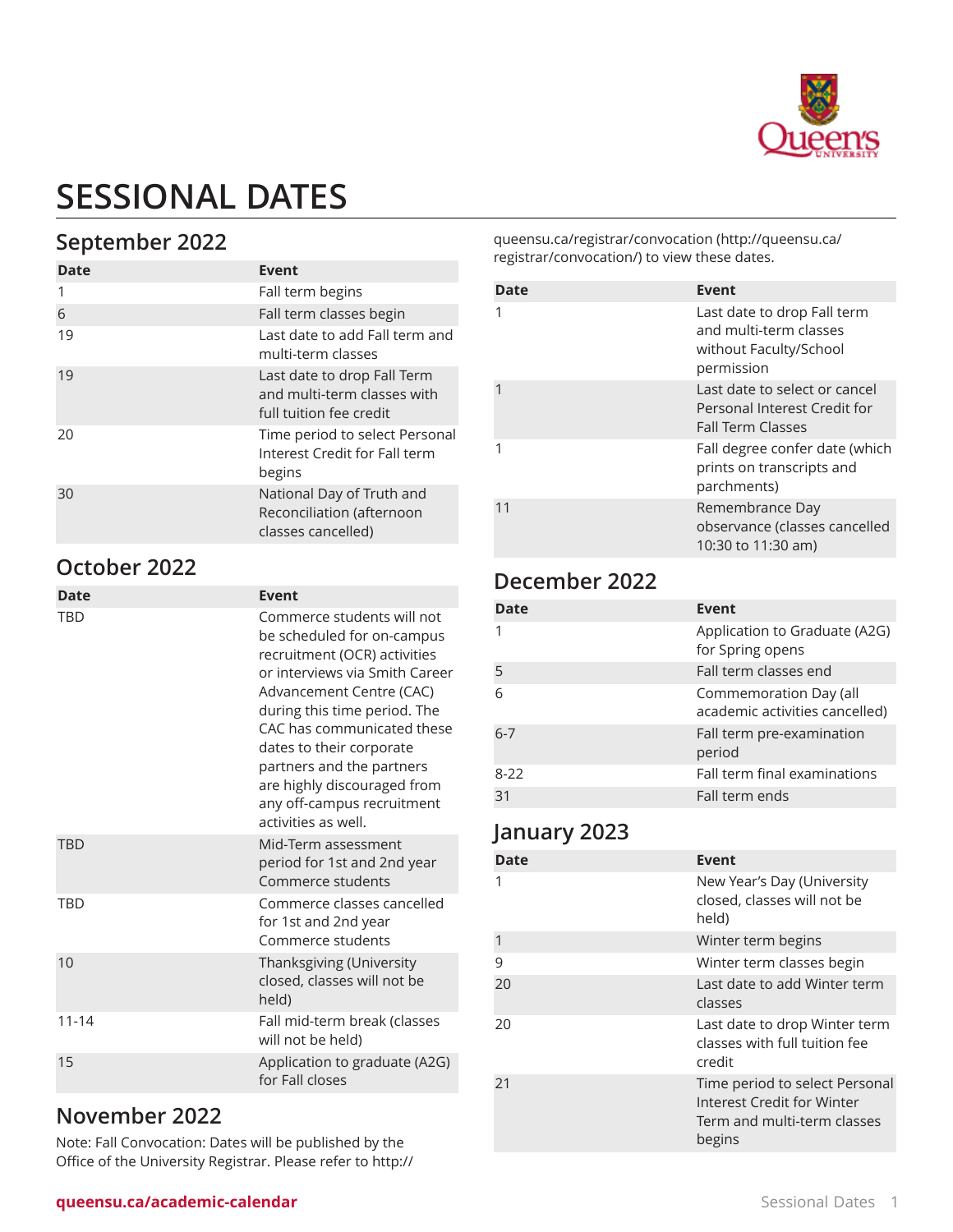

#### **February 2023**

| Date       | Event                                                                                                                                                                                                                                                                                                                                                             |
|------------|-------------------------------------------------------------------------------------------------------------------------------------------------------------------------------------------------------------------------------------------------------------------------------------------------------------------------------------------------------------------|
| TBD        | Commerce students will not<br>be scheduled for on-campus<br>recruitment (OCR) activities<br>or interviews via Smith Career<br>Advancement Centre (CAC)<br>during this time period. The<br>CAC has communicated these<br>dates to their corporate<br>partners and the partners<br>are highly discouraged from<br>any off-campus recruitment<br>activities as well. |
| <b>TRD</b> | Mid-Term assessment<br>period for 1st and 2nd year<br>Commerce students                                                                                                                                                                                                                                                                                           |
| TRD        | Commerce classes cancelled<br>for 1st and 2nd year<br>Commerce students only                                                                                                                                                                                                                                                                                      |
| 20         | Family Day (University closed,<br>classes will not be held)                                                                                                                                                                                                                                                                                                       |
| 21-24      | Reading Week (classes will not<br>be held)                                                                                                                                                                                                                                                                                                                        |

# **March 2023**

| Date | Event                                                                                                  |
|------|--------------------------------------------------------------------------------------------------------|
| 3    | Last date to drop Winter<br>term and multi-term classes<br>without Faculty/School<br>permission        |
|      | Last date to select or cancel<br>Personal Interest Credit for<br>Winter term and multi-term<br>classes |

# **April 2023**

| Date      | Event                                                     |
|-----------|-----------------------------------------------------------|
|           | Good Friday (University<br>closed, all classes cancelled) |
| 10        | Winter Term classes end                                   |
| $11 - 13$ | Winter Term pre-examination<br>study period               |
| 14-28     | Winter Term final<br>examinations                         |
| 15        | Application to Graduate (A2G)<br>for Spring closes        |
|           | Winter term ends                                          |

# **May 2023**

| <b>Date</b> | <b>Event</b>                                                                                                  |
|-------------|---------------------------------------------------------------------------------------------------------------|
| 1           | Summer term begins                                                                                            |
| 1           | Summer term classes 6W1<br>and 12W begin                                                                      |
| 5           | Last date to add Summer<br>Term 6W1 and 12W classes                                                           |
| 5           | Last date to drop Summer<br>Term 6W1 classes with full<br>tuition fee credit                                  |
| 6           | Time period to select Personal<br>Interest Credit for Summer<br>Term classes (May-June/6W1<br>session) begins |
| 12          | Last date to drop Summer<br>Term classes (May - July/12W<br>session) with full tuition fee<br>credit          |
| 13          | Time period to select Personal<br>Interest Credit for Summer<br>Term classes (May-July/12W<br>session) begins |
| 22          | Victoria Day (University<br>closed, classes will not be<br>held)                                              |
| 26          | Last date to drop Summer<br>Term 6w1 classes without<br>Faculty/School permission                             |
| 26          | Last day to select or cancel<br>Personal Interest Credit for<br>Summer Term 6w1 classes                       |

# **June 2023**

Note: Spring Convocation: Dates will be published by the Office of the University Registrar. Please refer to [http://](http://queensu.ca/registrar/convocation/) [queensu.ca/registrar/convocation](http://queensu.ca/registrar/convocation/) [\(http://queensu.ca/](http://queensu.ca/registrar/convocation/) [registrar/convocation/](http://queensu.ca/registrar/convocation/)) to view these dates.

| <b>Date</b> | <b>Event</b>                                                                      |
|-------------|-----------------------------------------------------------------------------------|
|             | Spring degree confer date<br>(which prints on transcripts<br>and parchments)      |
| 12          | Summer Term classes 6W1<br>end                                                    |
| $15 - 17$   | Summer Term 6W1 exam<br>period                                                    |
| 23          | Last date to drop Summer<br>Term 12w classes without<br>Faculty/School permission |